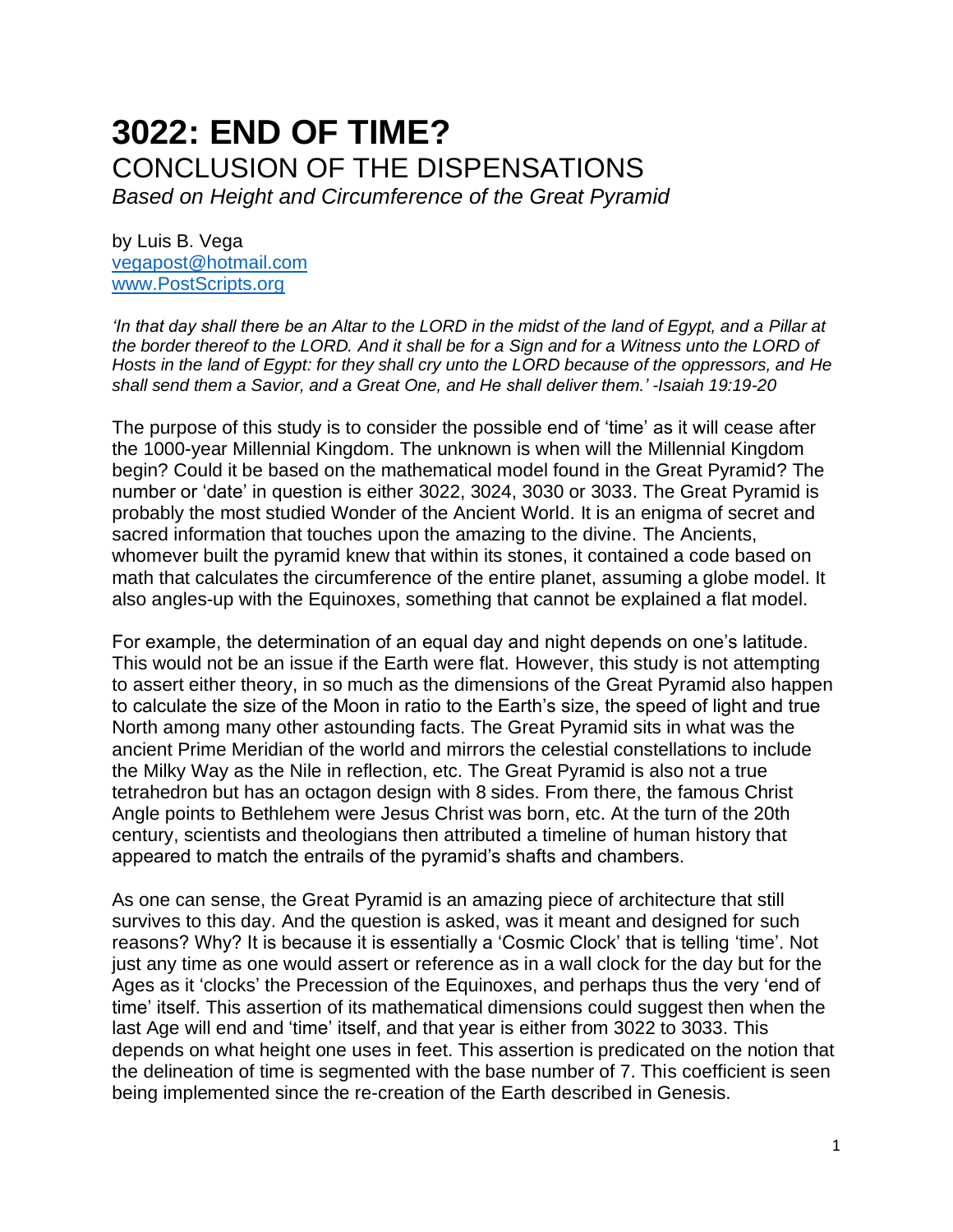In the Biblical account, it is stated that YHVH, the Creator sectioned time by a pattern of 7 days deemed the Creation Week. It is this pattern of the 7-day Creation Week that then sets the stage for enumerating time since Humanity's creation based on the Sabbatical Cycle of days and thus years. This pattern could have most likely been the standard before Adam. The Creation Week based on 7 then carries over to how time is further defined by weeks, months and years. For example, YHVH then instructs the Israelites later on when they were a Nation to uphold a counting of 7-day Sabbatical Week cycles to then of Sabbatical Cycles, or 49 years and that the subsequent year would be called the Jubilee Year, etc. And thus, there were to be a predetermined number to occur until 'time' ended. In this case there are to be 120 'Jubilees', etc. Here is the mathematical rationale for this theory or reckoning the delineation of time.

*7 days 7 weeks 7th month 7 years 7x7 days, weeks, months and years*

The measurement of the Great Pyramid is based on the Sacred Cube of 25.20 inches or 2.1 feet. This by the way is a coefficient of the sacred measurement YHVH uses to 'clock' Prophetic Time. For example, a Sabbatical Cycle of 7 years is exactly 2520 days. Each of the halves are 1260 days each. This pattern is what is talked about much in both the books of Daniel and Revelation and especially how the last Week of Years per Daniel is to be sectioned-off in halves of 1260 days or for a total of 2520 days, etc.

The Great Pyramid is 481, 482, to 482.7575 feet high by one estimate among many. It is also its Radius if placed on a flat plain within a circle. If one multiplies this Radius by 2, one obtains the diameter which would be 965.515 feet, if using 482.7575 feet. If one then multiplies this Diameter by Pi, using 3.1415, then the Circumference would be 3033.1653 feet. Thus, this study strongly suggests that the numerals are actually time markers and, in this case, when 'time' as it is known will cease, between 3022 or in 3033 if one uses 481 to 482 feet. Examples will be given. The theory will focus when the Age of Man began with Creation Week of Adam and Eve. Another calculation follows.

## *482.7 feet high radius x 2 = 965.4 feet diameter x Pi 3.1415 = 3032 feet = 3032 AD*

If the current Dispensation since Christ Jesus of 2000 years is in play, what would exactly 3000 years excluding end year since Jesus' crucifixion in 32 AD. Then there is the supposed birthday of Jesus, being -3 BC. Supposing the Jubilee Year that initiated the public ministry of Jesus could be postulated that it occurred in 28 AD. This would make it a 2000-year exact reckoning of time as well. This would mean that if one adds then 2000 years, the end date would be 2028. Why is this significant to the study?

|  |               |  |  |  |  |                                                | Sabbatical Cycle of 7 years #495 <sup>th</sup> since Israel crossed Jordan / Daniel's 7-year Week of Years? |  |
|--|---------------|--|--|--|--|------------------------------------------------|-------------------------------------------------------------------------------------------------------------|--|
|  | 1 2 3 4 5 6 7 |  |  |  |  |                                                |                                                                                                             |  |
|  |               |  |  |  |  | 2022   2023   2024   2025   2026   2027   2028 |                                                                                                             |  |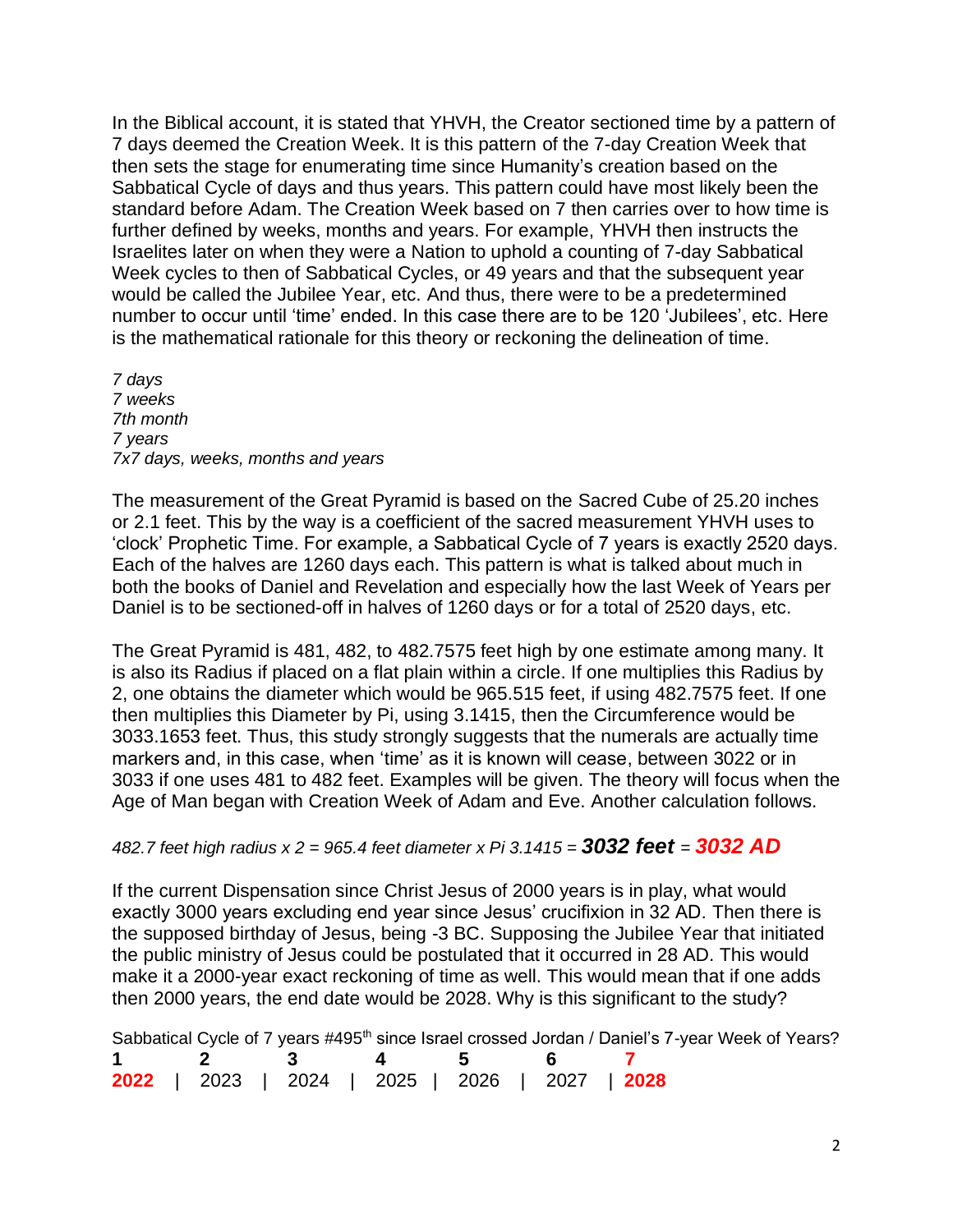## **The Calculations**

The point of this study is that if one subtracts the 1000-year Millennial Kingdom time frame from the 3022-3033-year range coefficient, it will result in the year 2022-2033 range. Meaning, is there an overlap in or after the 2022-2029 Sabbatical Cycle that this study suggests will be Daniel's 70<sup>th</sup> week of Years? The question remains, are the years from 3022-3033 AD one in the same that are encoded mathematically within the very DNA of the Great Pyramid? Again, will this timeline coincide with the last Sabbatical Cycle of 7 years that is the beginning of Daniel's 70th Week of Years in 2022 and either overlap it or commence sometime after? Or is it 3022 – 1000 years to equal the year 2022 instead? The calculation of the Great Pyramid follows showing the 3022 and 3033 values.

*Height of Great Pyramid = 280 cubits high x 440 cubits wide or a 7-11 ratio*

*Hebrew Year 5776 = 2015/16 year = 481.400 feet 5783 inches (adding 7 years) = 5783 = 482 481.333 feet but have it as much as 482.7575 482.7 feet Radius = 965.4 feet Diameter Pi = 3.14(159265)*

*482.7 feet Radius x 2 = 965.4 feet Diameter 962.4 feet Diameter x Pi 3.1415 = 3032*

*3032 feet = year 3032? 3032 – 1000\* years = 2032*

*\_\_\_\_\_\_\_\_\_\_\_\_\_\_\_\_\_\_\_\_\_\_\_\_\_\_\_\_*

*\*Millennial Reign would then be overlapping Daniel's 7-year Week of Years? Right in the midst.*

*2022 = Start of last Sabbatical Cycle of 7 years before start of 2022 to 2028 = 7 years of Daniel's 70th Week of Years or the Tribulation Period*

*Sabbatical Cycle of 7 years #496 th since Israel crossed Jordan / 5 th of 70th Jubilee Cycle 1 2 3 4 5 6 7 2029 | 2030 | 2031 | 2032 | 2033 | 2034 | 2035*

*The key is to consider that if 2029 is the year Jesus returns, then the subsequent year, 2030 would perhaps be then when the 1000-year Dispensation of the Kingdom would thus begin. If so, then it would make 3030 as the end of 'time'.*

*2029 + 1 = 2030 + 1000 years = 3030 (A fractal of 33)*

*Israel as YHVH's Prophetic Time Clock May 14, 1948 + 80-year generation = May 14, 2028 But Israel was inducted into the Family of Nations at the U.N. on*

*November 29, 1949 + 80 years = November 29, 2029 2029 – 7 years = 2022*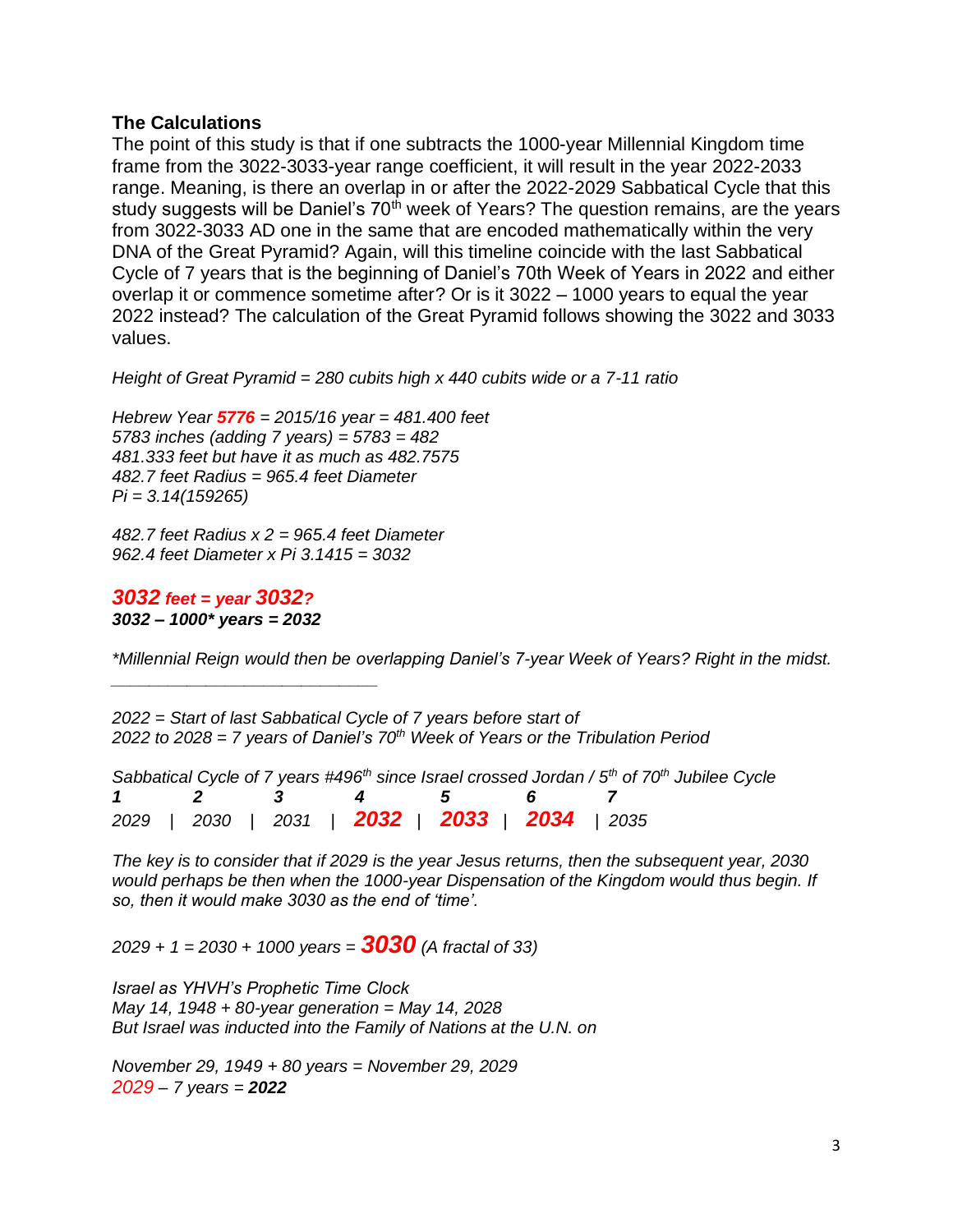### **In Ages Past**

Nonetheless, one constant is for sure, the Biblical timeline is predicated on the 7-day Creation Week, meaning that as the Bible clearly inferences 1 day to equal 1000 years. It would mean that there will only be 7000 years from Creation Week until 'Time' ends. Based on many studies by Biblical Scholars, it is generally understood that this notion of Dispensations would have the following delineations in this 7000-year Age since Adam. This study is only considering when Humanity came on the scene with the account of Genesis as mentioned. In reference to the Great Pyramid 'Cosmic Clock', it has been shown that it is 'clocking' the Ages far beyond in ancient times before the creation of Humanity since Adam and Eve. It is believed by many that the Ages are akin to the elements of metal in so much as, for example, there was a Golden Age, a Silver Age, a Bronze Age. Then there was a Season of Light, then of Darkness and so forth.

This is for example why many believe in the Gap Theory that explains how, for example, Lucifer fell in one of those past Ages. It was before Adam and Eve were placed in the Garden of Eden on Earth. It is inferenced in part that Lucifer 'walked among the stones of fire' there in Eden, the Garden of YHVH. Others believe Lucifer was perhaps the 'King over the Earth' or administrated the domain on behalf of a pre-incarnate Christ, Son of GOD, etc. This supposition is also corroborated with many ancient folklore of the Kings List of Egypt, for example. The ancient Sumerians also had King lineages going back Eons as well as the Indians. Such tales speak of celestial or cosmic wars between the 'Gods'. What is spectacular is that if there was a sense of time still occurring at such Ages, inevitably, the fate of Lucifer and his Fallen Angles' demise. It is is now interwoven with the redemption of Adam's race at which time will then end.

It will be at the end of the full Plan of Salvation realized and implemented that will seal the doom of Lucifer. Many also believe that the 'Ages' are continuous and thus 'time' as one understands it will not cease. This assertion will not be true if one takes the Biblical view of how, as mentioned, YHVH will cease 'time' as He revamps all that is with a New Heaven and a New Earth. If such 'Ages' were of a cyclical pattern that existed far in the reaches of an ancient past before Adam, they will end according to Jesus Christ's schedule and purpose. The Millennial Kingdom is said to be a time after Jesus Christ returns with His Bride. These are the Followers of His that accepted the free gift of unconditional salvation during the Church Age.

This was roughly a period of 2000 years, the Age of Pisces whereby Jesus extracted from the Nations a People for Himself, deemed the Body of Christ, the Bride of Christ, etc. Then upon competing Daniels's last Week of Years, the  $70<sup>th</sup>$  one of 7 years, the period of the restoration of the Earth will begin. Now if there will be some sort in interlude, that remains to be seen. It could explain the discrepancy of the year range from 3022-3033. Nonetheless, the Millennial Kingdom will truly be the 'New World Order' in so much as a true King that is righteous, holy and just will be ruling the Nations and the people that survived. This time of the 1000-year reign is described in Isaiah. It will be a time of universal peace, harmony and good will. There will be no war and the animals will not be aggressive. It is said that people will live for 100s of years. There will be no disease, plagues, or famine. The Garden of Eden will be restored.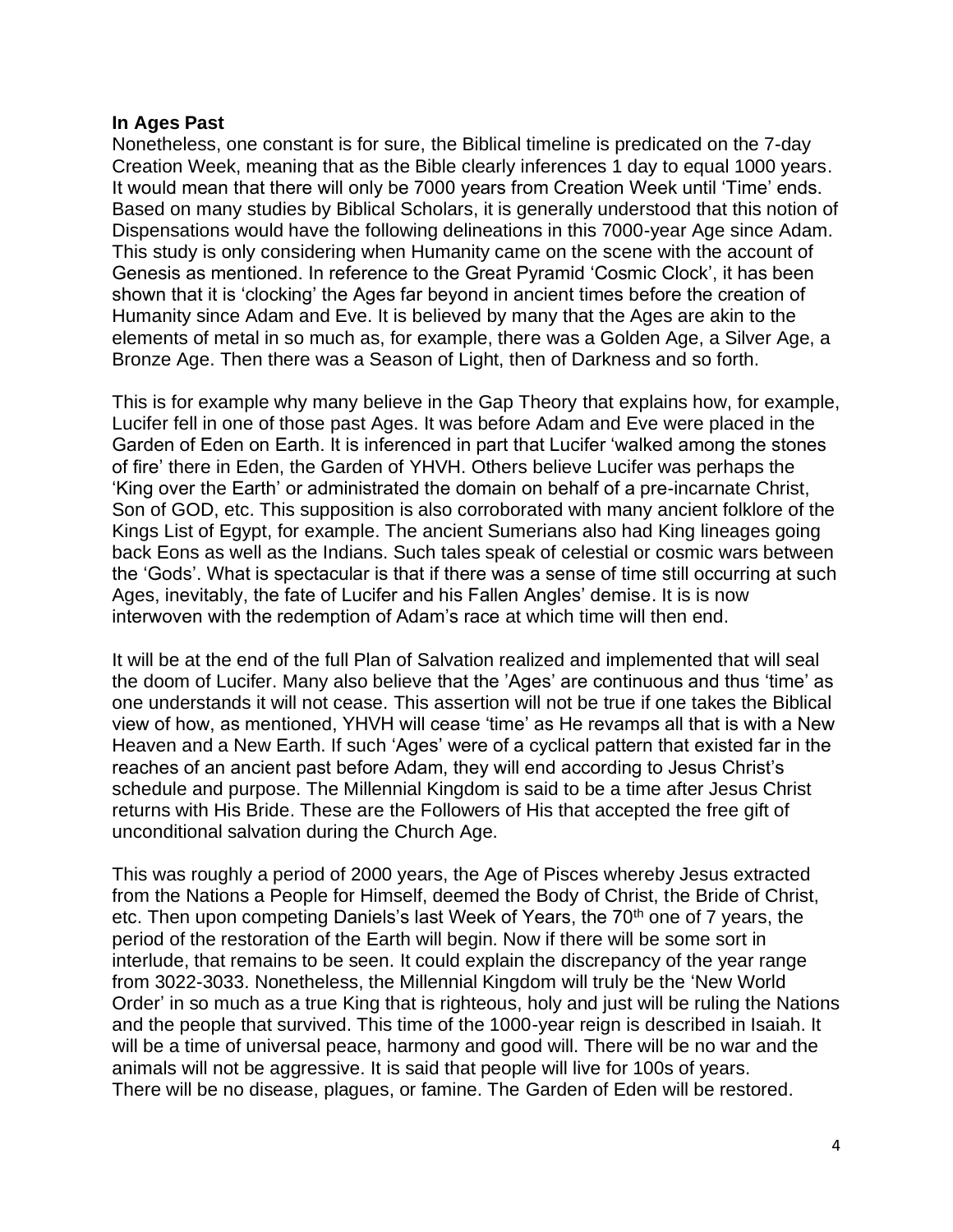### **Paradise Restored**

The 1000-year Kingdom will be how YHVH envisioned His Creation and especially the human race of Adam and Eve to exist in complete and unbroken fellowship with the Creator, directly and in person, by sight and not faith. It will be the true Utopia the Humanists, and Luciferians have always tried to achieve but without Christ Jesus. For them, they rather obey another Christ, the false one Lucifer that deceived the Human race into giving up what they already had. It was and is a deceptive ploy to subjective their authority over the Earth, its dominion and governmental authority. It will be a human, nonetheless, a direct blood descendant of Adam, that is Jesus that will rule from Jerusalem as Israel will be the center pieces of YHVH's government and example. Jesus will lead the Temple worship as Ezekiel's Temple will be built for such occasions.

The Sacrificial Rites will be in play as object lessons for both Israel and the Nations. The Bride of Christ, those who put their faith in Jesus will be Jesus' Ambassadors and Administrators that will co-rule the Nations and perhaps other realms or worlds not yet realized nor revealed. As the 'Son of David', Jesus will rule the 12 Tribes of Israel and as the Child given and a Son born, Jesus will fulfill the promises of establishing the Kingdom on Earth, as it is in Heaven. However, during this 1000-year Millennial Kingdom, Lucifer will not yet be destroyed and cast into the Lake of Fire prepared for him and his Fallen Angles just yet. Why not? Sadly, at the end of the 1000-year reign, Christ will let loose Lucifer to temp those inhabitants that lived throughout the 1000 years. It should be noted that such will still have a sinful nature, and untested by Lucifer as it has been since Adam and Eve.

And despite seeing the glory of the Bride of Christ followers with redeemed and glorified bodies with position and power, many will elect to rebel against Christ. Such will rather follow Lucifer instead in an attempt to initiate a coup d'état and overthrow Christ to take over His restored Paradise and Kingdom. They will of course fail as in this case, as they attempt to surround Jerusalem, Christ will devour them with fire. It is at this time that Lucifer finally meets his end and purpose as he is hurled down to the Lake of Fire were then Hell is also thrown down there as well. The summary of this 7000-year Age of Man is as follows. From Adam to Noah would be 1000 years. From Noah to Abraham would be 1000 years. From Abraham to Jesus would be 2000 years. From Jesus to the end of Church Age would be 2000 years.

At this point, the summation would be 6000 years since Adam. This would then leave 1000 years for the Millennial Kingdom on Earth. This Age of Man time mirrors the 7-day Creation was noted, the blueprint of 'Prophetic Time'. The Millennial Kingdom would be the promised fulfilled of how Israel was to be the 'Head of the Nations' with her Messiah, Jesus ruling and reigning from Jerusalem. After Lucifer's last rebellion of the Gog-Magog War II, there will be the White Throne Judgment wherein all the Sinners that died rejecting Jesus as their only escape or payment for sin and rebellion will be judged for damnantion and cast into the Lake of Fire thereafter. This is the place that the Bible teaches was prepared for Lucifer and his Fallen Angels that joined his rebellion. Sadly, all those humans that sided with him, will meet the same fate. Hell was not designed for humans.